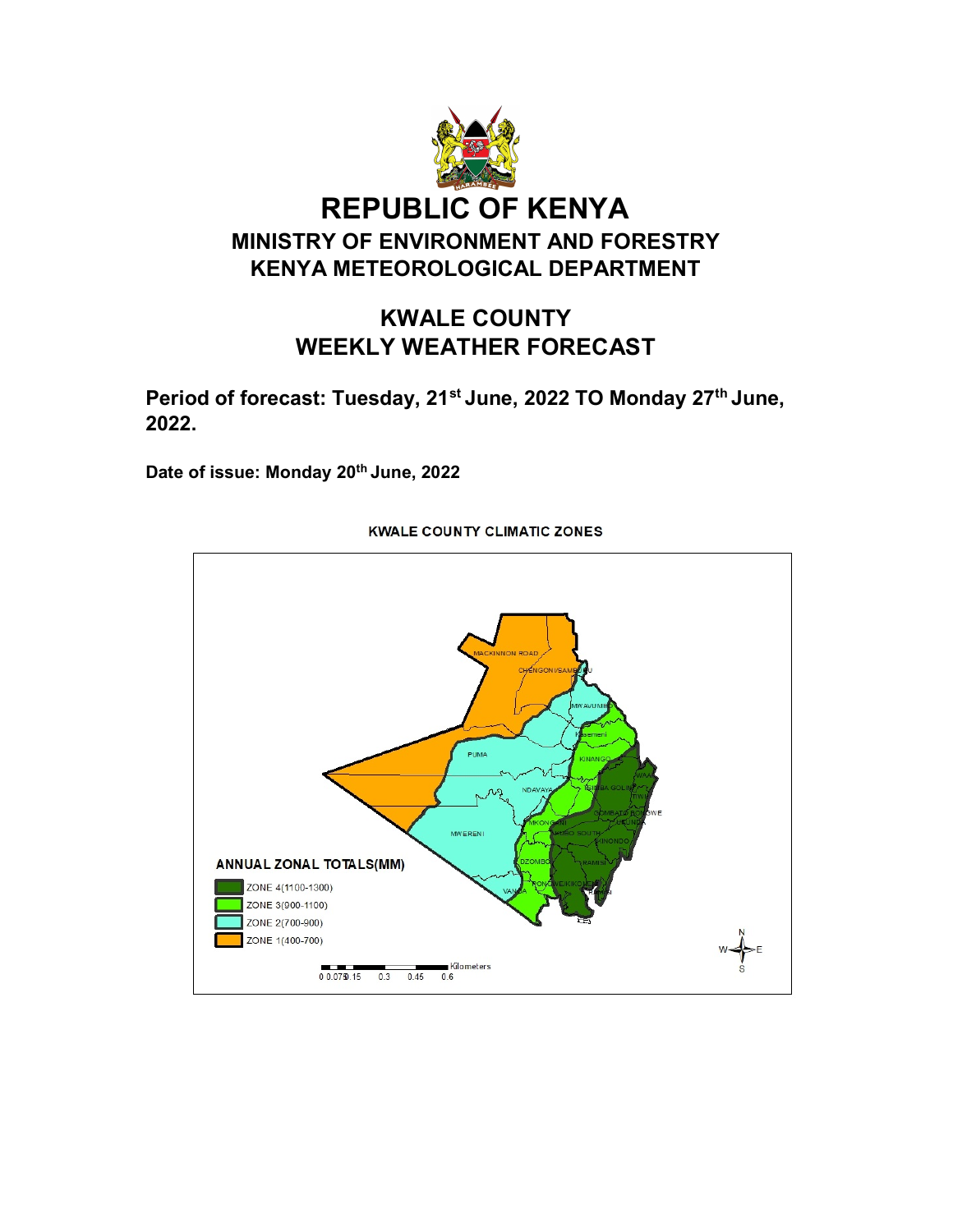# Summary

Light to moderate morning and afternoon rains are expected over some wards of Matuga, Msambweni and Lunga Lunga Sub-Counties from Tuesday this week to Monday next week. In Kinango Sub-County light morning and afternoon rains are likely to occur in a few Wards from Tuesday to Sunday this week. Temperatures are expected to remain lower than the previous week throughout the forecast period. Southerly winds of strength 21 to 28 km/h are expected to prevail throughout the forecast period generating small to moderate waves.

|                               | <b>Tuesday</b>         | Wednesday                                     | <b>Thursday</b>           | Friday                               | <b>Saturday</b>                    | <b>Sunday</b>                | <b>Monday</b>             |
|-------------------------------|------------------------|-----------------------------------------------|---------------------------|--------------------------------------|------------------------------------|------------------------------|---------------------------|
| <b>Morning</b>                | Light rains(0-<br>5mm) | $^{\prime}$ d d<br>Moderate rains(0-<br>10mm) | Light rains(0-<br>5mm)    | 474<br>Moderate<br>rains(0-<br>10mm) | يوه<br>Moderate<br>$rains(0-10mm)$ | Light rains(0-<br>2mm)       | Light rains(0-<br>2mm)    |
| <b>Afternoon</b>              | Sunny<br>Intervals     | Light rains(0-<br>2mm)                        | Sunny<br><b>Intervals</b> | Sunny<br><b>Intervals</b>            | Sunny<br><b>Intervals</b>          | Sunny<br><b>Intervals</b>    | Sunny<br><b>Intervals</b> |
| <b>Night</b>                  | Partly Cloudy          | <b>Partly Cloudy</b>                          | <b>Partly Cloudy</b>      | Partly<br>Cloudy                     | <b>Partly Cloudy</b>               | <b>Partly Cloudy</b>         | <b>Partly Cloudy</b>      |
| Rainfall<br>distribution      |                        |                                               |                           |                                      |                                    |                              |                           |
| <b>Maximum</b><br>temperature | $26^{\circ}$ C         | $27^{\circ}$ C                                | $26^{\circ}$ C            | $27^{\circ}$ C                       | $27^{\circ}$ C                     | $27^{\circ}$ C               | $27^{\circ}$ C            |
| <b>Minimum</b><br>temperature | $20^{\circ}$ C         | $21^{\circ}$ C                                | $20^{\circ}$ C            | $19^{\circ}$ C                       | $19^{\circ}$ C                     | $20^{\circ}$ C               | $20^{\circ}$ C            |
| <b>Hazards</b>                | $\approx$<br>Moderate  | $\approx$<br><b>Moderate Waves</b>            | $\ggg$<br>Moderate        | $\ggg$<br>Moderate                   | $\approx$<br>Moderate              | $\approx$<br><b>Moderate</b> | Moderate                  |
|                               | Waves                  |                                               | Waves                     | Waves                                | Waves                              | Waves                        | Waves                     |

## Matuga, Msambweni and Lunga Lunga Sub-Counties

Key to rainfall distribution symbols:  $\bigcirc$  rain is likely to fall in few places (less than 33%),  $\bigcirc$  rain is likely to fall in many places (33-67%),  $\bigcirc$  rain is likely to fall in most places (more than 67%)

## Commentary of county weather forecaster:

 Small to moderate waves will prevail in the Indian ocean as moderately strong Southerly winds of strength 21 - 28 km/h continue prevailing throughout the forecast period.